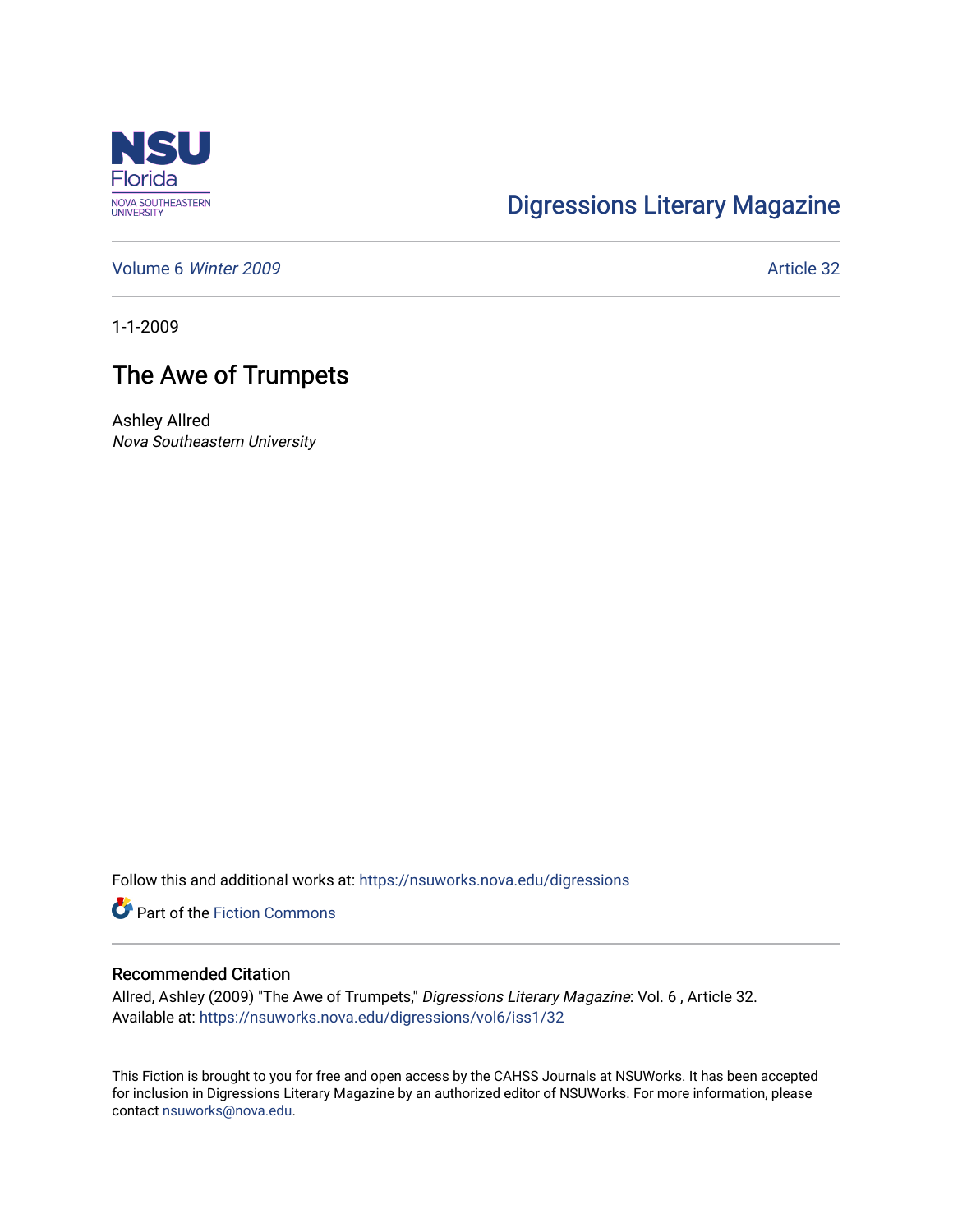## The Awe of Trumpets *Ashley Allred*

Swollen raindrops hit the windshield with a thud; lightning cracked and illuminated the mid-morning sky and the roar of thunder in the distance sounded like witches' laughter. I waited impatiently for the rain to slow, my back sticking to the beige leather driver's seat. I watched the minutes go by. Time always seems to be moving faster when you are already running late for something. I searched frantically under the seats for my little black umbrella. Of all days to leave it at home, this had to be the one. I couldn't wait any longer; I had to go. I grabbed an old newspaper, all my belongings and made a dash for it.

I tried to be quick but ended up ironically dropping my keys in the rush. I watched them fall just underneath the car as if in slow motion. I could have caught them, but the rain seemed like poison. As each dropped rolled quickly off my skin, I was melting. My perfectly straight auburn hair was now frizzy and unruly. The bottoms of my designer jeans were soaked and the rain seeped into my socks. I could feel it squishing beneath my toes. My glasses were speckled with raindrops making it hard to see. I got on my hands and knees in the pouring rain. The little pebbles on the concrete cut into my palms as I tried to get in a good position. I saw my keys but could not reach them. I damned the gods and the rain poured harder. After repositioning myself, I grabbed my keys and began to run. With wet newspaper overhead, I crouched down and ran as if the rain would not still hit me the lower I ducked.

Just a couple more feet. I was almost under the safe confines of the concrete overhang. The lightning cracked like a whip directly overhead causing me to run faster, praying not to fall. The wind whipped my soaking wet hair onto my face and neck. It stuck like glue. Something stopped me in my tracks. My feet suddenly felt cemented to the ground, like I was a statue in the middle of the huge parking lot. I could not move. Something infiltrated the barriers of my ears. I did not look around to find the source of this noise. It stood out from behind the sounds of the storm roaring above. I had to go. Why was I stopped in the beating rain listening to this noise? Standing there I had to strain to hear it. I lost it for a second as the thunder shook the ground. Ahh, there it was.

My curiosity got the best of me (as it often does) and I finally unstuck my feet and turned to the left. I was able to move, but I found my self trapped. It was incapacitating. The man-made lake just to the left of me seemed a gaping black pool. The raindrops danced frantically on the surface making small waves throughout. The fountain in the middle shot up like a fire reaching for the sky. It looked like a rain dance, something foreign even though I passed it by each morning. Tiny yellow flowers, which always seemed like weeds, accepted the rain thankfully. An enormous tree seemed to overlook the lake with guidance and protection. Its leaves were drifting on the surface of the water like gifts from the wind. I was so busy taking in the surroundings I had almost forgotten about the sounds.